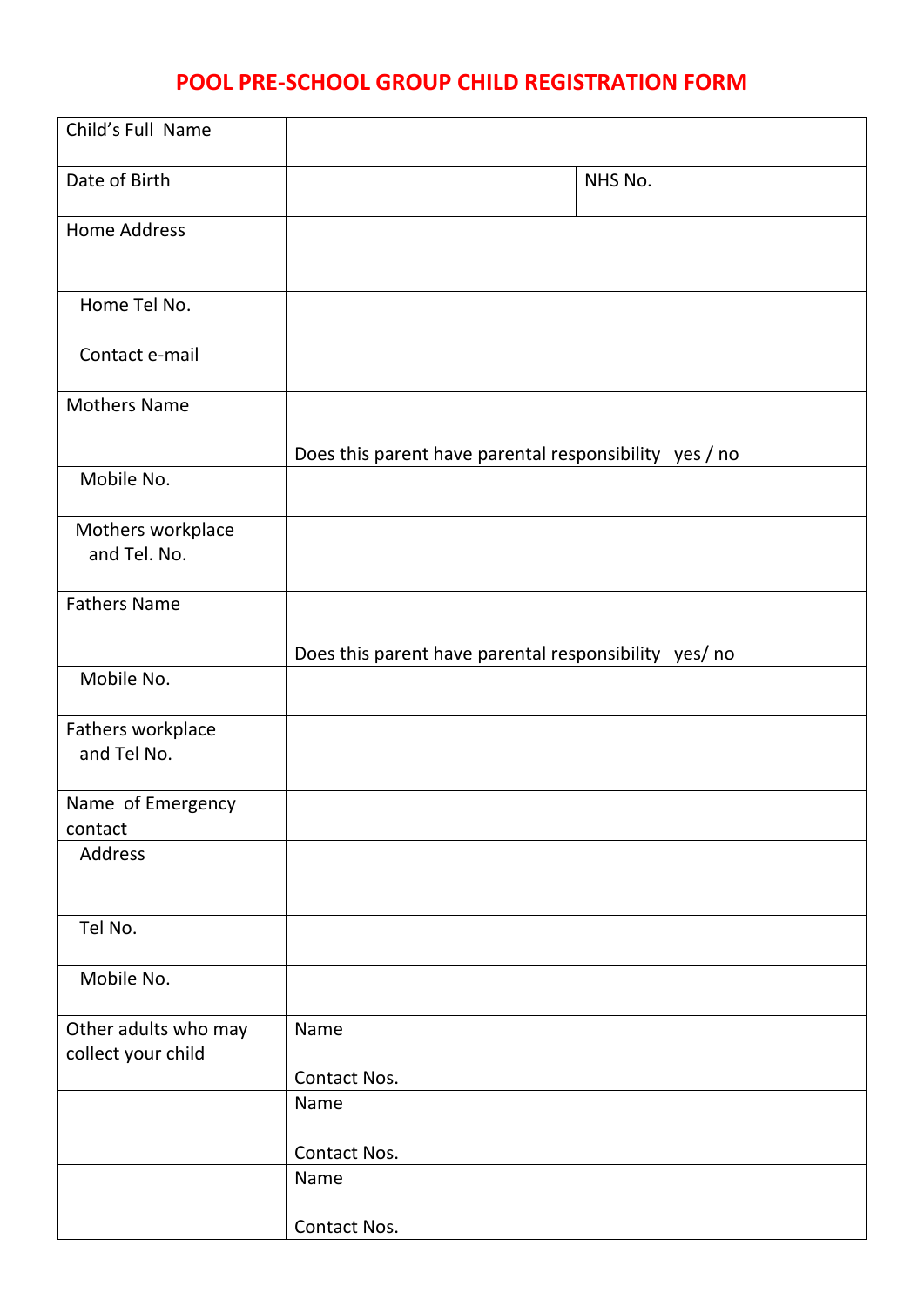| Does the family have a<br>social worker attached? | Yes/ No (please circle) |                                            |                  |  |
|---------------------------------------------------|-------------------------|--------------------------------------------|------------------|--|
| Doctors Name & Practice                           |                         |                                            |                  |  |
| Doctors Tel No.                                   |                         |                                            |                  |  |
| <b>Health Visitor</b>                             |                         |                                            |                  |  |
| Immunisation                                      |                         | Diptheria - Yes/No Whooping Cough - Yes/No |                  |  |
| Programme                                         | Polio-Yes/No            | MMR – Yes/No                               | Tetanus - Yes/No |  |
| Language spoken at<br>home                        |                         |                                            |                  |  |

Will you allow us to give your child emergency First Aid Treatment if necessary - Yes/No

May we take your child out for walks? Yes/No

Does your child have any recurring illness or allergies? Yes/No

If yes please give details

…………………………………………………………………………………………………………………………………………………

Is your child on long term medication? Yes/No

If yes please give details

…………………………………………………………………………………………………………………………………………………

Has your child any special fears? Yes/No

If yes please give details

…………………………………………………………………………………………………………………………………………………

Are there any recent events that may have affected your child, such as moving house, a new baby, father/mother working away from home, the death of a pet etc. Please state below or use a separate sheet of paper.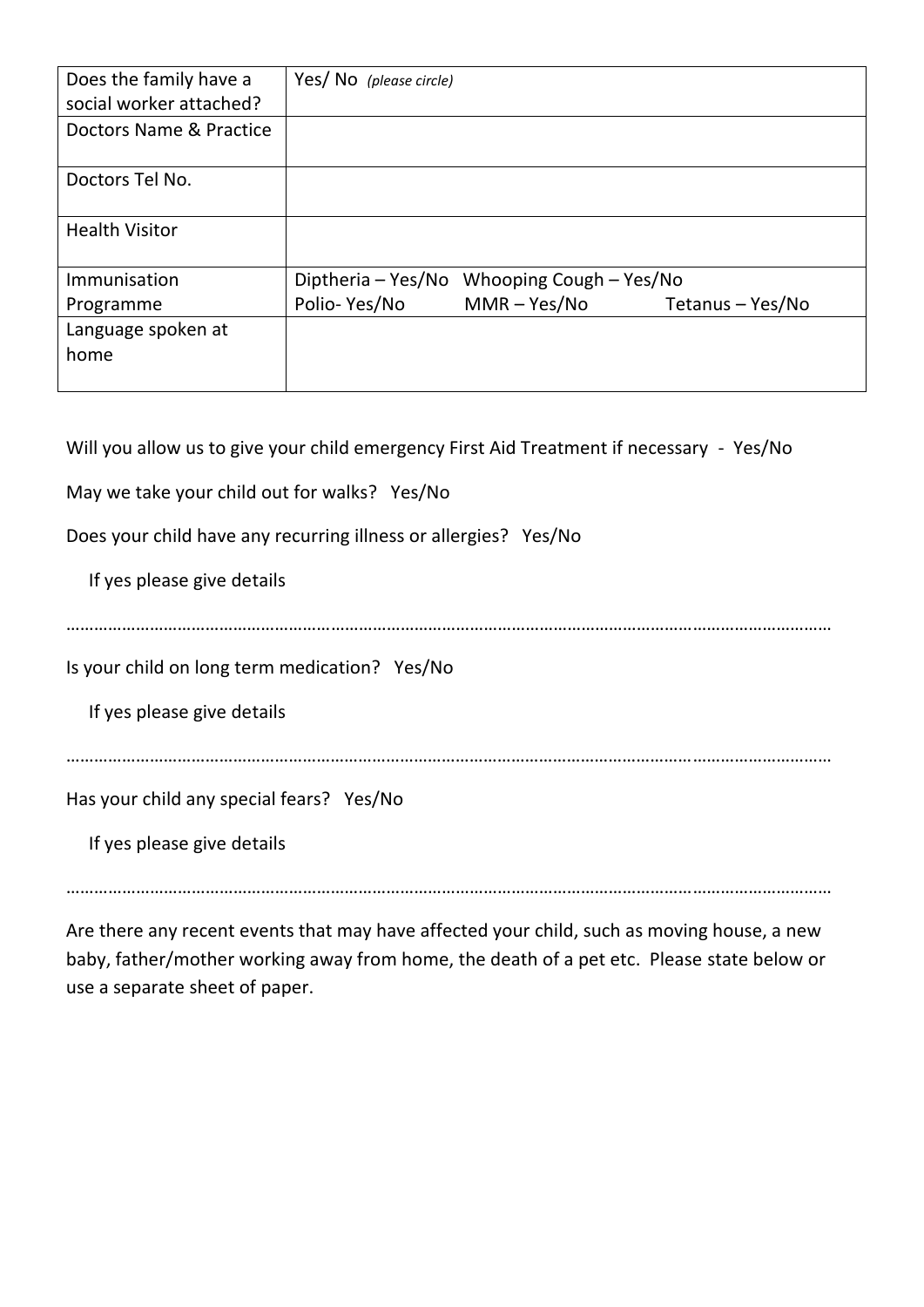## **OTHER SETTINGS ATTENDED**

My child also attends

……………………………………………………………………………………………………………………………….

Date started ………………………………………… No. of sessions/days attended ……………………………………………………

## **PERMISSION FOR TAKING PHOTOGRAPHS**

During your child's time at Pre-School we may sometimes wish to take photographs to share with you, use in promotional literature, send to the press, display on our web site or keep for our planning albums. We would like your permission to do this.

I/we give permission for my/our child(ren) to be photographed by Pre-School staff for the following reasons:

- To record children's daily routine
- To record children's development
- To keep in the Pre-School albums
- Other publications eg local newspaper
- Pre-School/Early Years publicity literature/displays
- Other organisations' promotional literature eg Pre-School Learning Alliance, Early Years Development Team
- To display on the Pre-School Website.
- By other parents eg at Christmas Party, Outings etc

Please delete as appropriate.

I/we understand that there will be no payment for my/our child(ren)'s participation.

Are there any other circumstances in which you would not wish your child to be included.

I do give permission for photographs to be taken of my child )

) Please delete as appropriate

I do not give permission for photographs to be taken of my child )

Signed ……………………………………………………………………………………………